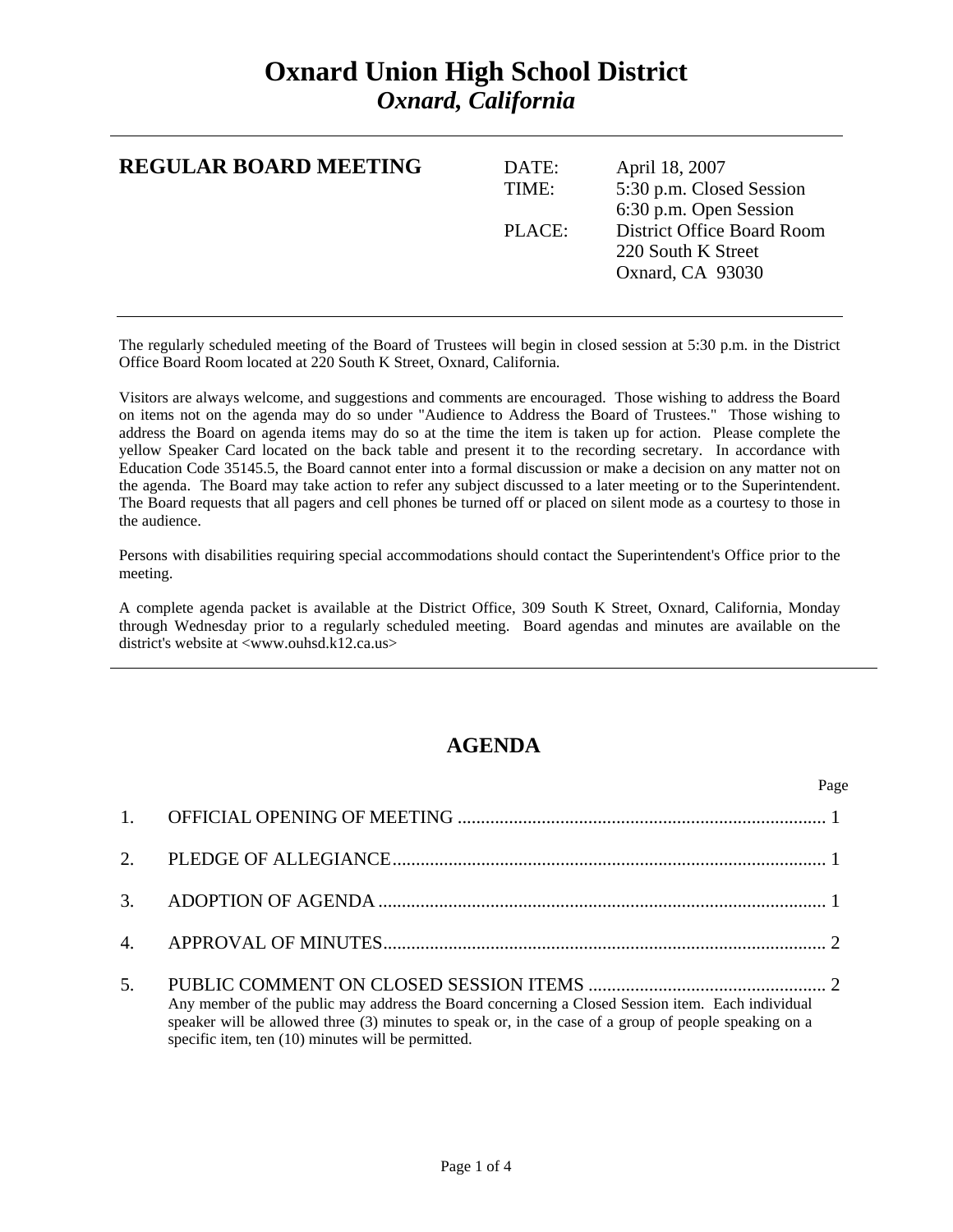Board Meeting Agenda April 18, 2007

|     |                 | Page                                                                                                                                                                                                                                                                                                                                                                                                                                                                                                                                                                                                                |
|-----|-----------------|---------------------------------------------------------------------------------------------------------------------------------------------------------------------------------------------------------------------------------------------------------------------------------------------------------------------------------------------------------------------------------------------------------------------------------------------------------------------------------------------------------------------------------------------------------------------------------------------------------------------|
| 6.  |                 | CLOSED SESSION                                                                                                                                                                                                                                                                                                                                                                                                                                                                                                                                                                                                      |
|     |                 | During this time, the Board may adjourn to Closed Session to discus confidential material relating<br>to the items listed below.                                                                                                                                                                                                                                                                                                                                                                                                                                                                                    |
|     | A.<br><b>B.</b> | Student Personnel [Education Code §35146, 48912, 48919]<br>Conference with Legal Counsel – Pending Litigation [Government Code<br>§54956.91<br><b>Unification Update</b><br>➤                                                                                                                                                                                                                                                                                                                                                                                                                                       |
|     | C.              | One Claim Civil Case No. 238567<br>➤<br>Conference with Agency Labor Negotiator [Government Code §54957.6]<br>Oxnard Federation of Teachers (OFT) – Certificated Unit<br>⋗                                                                                                                                                                                                                                                                                                                                                                                                                                          |
|     | D.              | Conference with Real Property Negotiator [Government Code §54957.6]<br><b>Negotiator: Randy Winton, Assistant Superintendent-Business Services</b><br>➤                                                                                                                                                                                                                                                                                                                                                                                                                                                             |
| 7.  |                 |                                                                                                                                                                                                                                                                                                                                                                                                                                                                                                                                                                                                                     |
| 8.  |                 | Those persons wishing to address the Board may do so at this time by completing a yellow Speaker<br>Card, located on the back table, and presenting it to the recording secretary. Please address your<br>comments to the Board President. Individual presentations are limited to three (3) minutes each, or in<br>the case of a group of people speaking on a specific items, ten (10) minutes will be permitted. Please<br>refer to the complete text of Oxnard Union High School District Board Policy 910: Procedures for<br>Communicating with the Board of Trustees, located in the front of the Board book. |
| 9.  |                 | Public Hearing for Board to Review and Consider Adoption of a Report Entitled "School<br>Facilities Needs Analysis for Oxnard Union High School District," Prepared as of March,<br>2007 ("2007/SFNA"), to Consider and Respond to all Comments Received by the<br>District Related Thereto, and to Adopt Alternative School Fees                                                                                                                                                                                                                                                                                   |
| 10. |                 |                                                                                                                                                                                                                                                                                                                                                                                                                                                                                                                                                                                                                     |
|     | А.              | $\blacktriangleright$<br>Channel Islands High School                                                                                                                                                                                                                                                                                                                                                                                                                                                                                                                                                                |
|     | <b>B.</b>       | Hueneme High School<br>➤                                                                                                                                                                                                                                                                                                                                                                                                                                                                                                                                                                                            |
|     | $\mathsf{C}$ .  | <b>Community Recognition:</b><br>➤                                                                                                                                                                                                                                                                                                                                                                                                                                                                                                                                                                                  |
|     | D.              | Special Report: Vocational Education:<br>Dave Runyan, Industrial Arts Teacher-Oxnard High School 3<br>➤                                                                                                                                                                                                                                                                                                                                                                                                                                                                                                             |
|     | Ε.              | Consideration of Reclassification of Certificated Job Description:<br>➤                                                                                                                                                                                                                                                                                                                                                                                                                                                                                                                                             |
|     | F.              |                                                                                                                                                                                                                                                                                                                                                                                                                                                                                                                                                                                                                     |
|     | G.              | Regular Report: Student Representative to the Board, Melissa Ramirez  3                                                                                                                                                                                                                                                                                                                                                                                                                                                                                                                                             |
|     |                 |                                                                                                                                                                                                                                                                                                                                                                                                                                                                                                                                                                                                                     |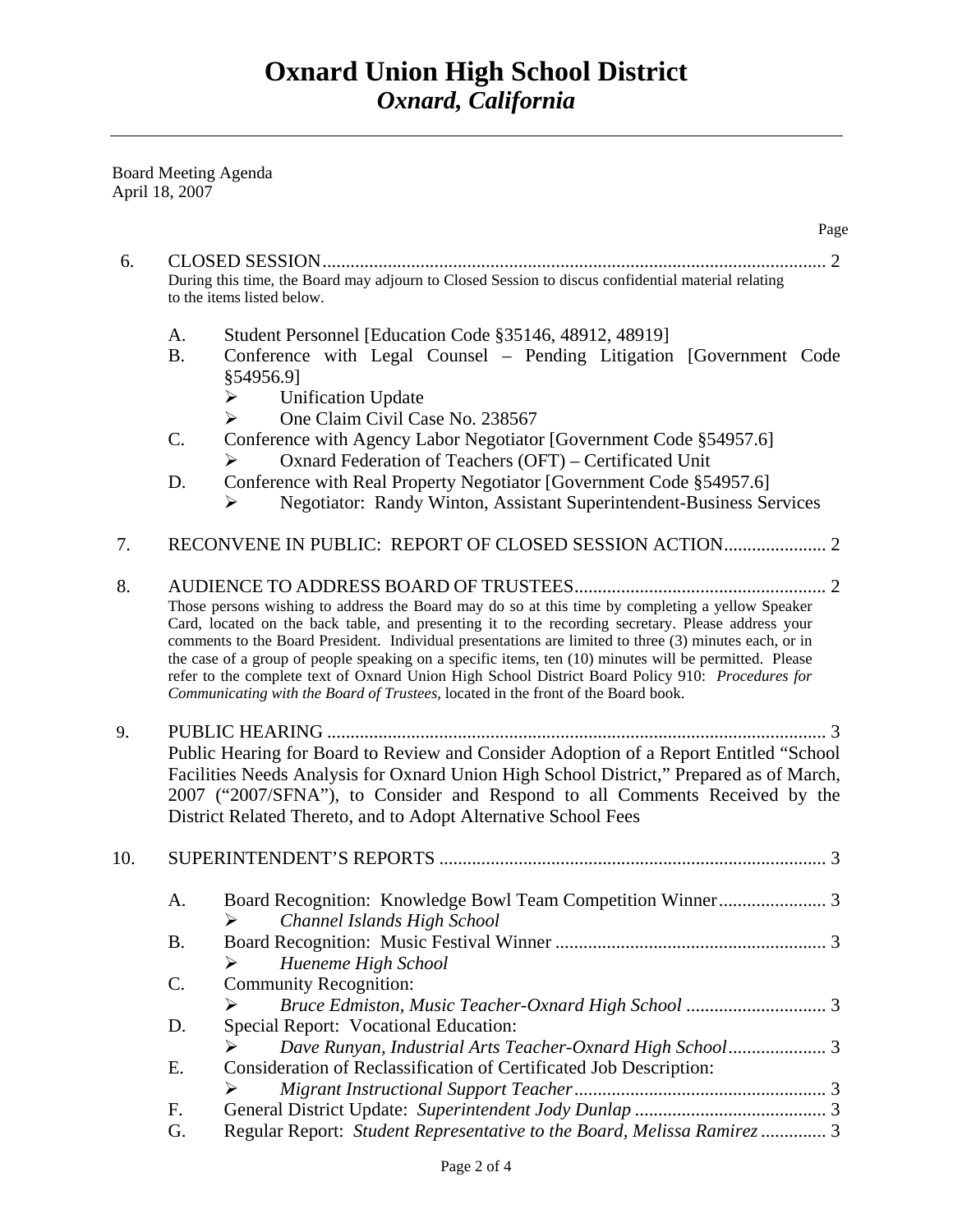## Board Meeting Agenda April 18, 2007

| A.        | Consideration of Approval of Certificated and Classified Personnel 4                                                                      |
|-----------|-------------------------------------------------------------------------------------------------------------------------------------------|
| <b>B.</b> |                                                                                                                                           |
| C.        | Consideration of Approval of Non-Public School Placement for Student                                                                      |
|           | Case Numbers Thirty-four through Thirty-five, 06/07, According to the                                                                     |
|           | Recommendation of the Students' IEP Team and the Director of Special                                                                      |
|           |                                                                                                                                           |
| D.        | Consideration of Approval of Student Expulsions by Voluntary                                                                              |
|           | Agreement of the School Principal, the Student, and the Students'                                                                         |
|           |                                                                                                                                           |
| E.        | Consideration of Approval of Adolfo Camarillo High School's Trip                                                                          |
|           | Request for 10 Students and Five (5) Chaperones to Attend Basketball                                                                      |
|           | Tournament, Orlando, Florida, December 26-30, 2007 With No Loss of                                                                        |
|           |                                                                                                                                           |
| F.        | Consideration of Approval to Quarterly Report of Administrative                                                                           |
|           |                                                                                                                                           |
| G.        | Consideration of Approval of Notice of Completion of the Varsity                                                                          |
|           | Baseball Bleacher Project at Oxnard                                                                                                       |
|           |                                                                                                                                           |
| H.        | Consideration of Approval of Renewal of Transition Partnership                                                                            |
|           |                                                                                                                                           |
| I.        | Consideration of Renewal of Fixed-Fee Contract with School Innovations and                                                                |
|           | Advocacy, Inc. (Formerly MCS Ed. Services) for Fiscal Years 2007-08,                                                                      |
| J.        |                                                                                                                                           |
|           | Consideration of Approval of Addendum to School Innovations and<br>Advocacy, Inc.'s Fixed-Fee Contract for Fiscal Years 2007-08, 2008-09, |
|           |                                                                                                                                           |
| K.        | Consideration of Approval to Return Seventy-five Percent (75%) of Altura                                                                  |
|           |                                                                                                                                           |
| L.        | Consideration of Approval of Agreement between Oxnard Union High School                                                                   |
|           |                                                                                                                                           |
| M.        |                                                                                                                                           |
| N.        |                                                                                                                                           |
|           | Adolfo Camarillo High School                                                                                                              |
|           | Channel Islands High School<br>٠                                                                                                          |
|           | Hueneme High School<br>$\bullet$                                                                                                          |
|           | <b>Oxnard High School</b>                                                                                                                 |
|           |                                                                                                                                           |
|           |                                                                                                                                           |
| A.        | Consideration of Adoption of Resolution No. 07-20                                                                                         |
|           |                                                                                                                                           |